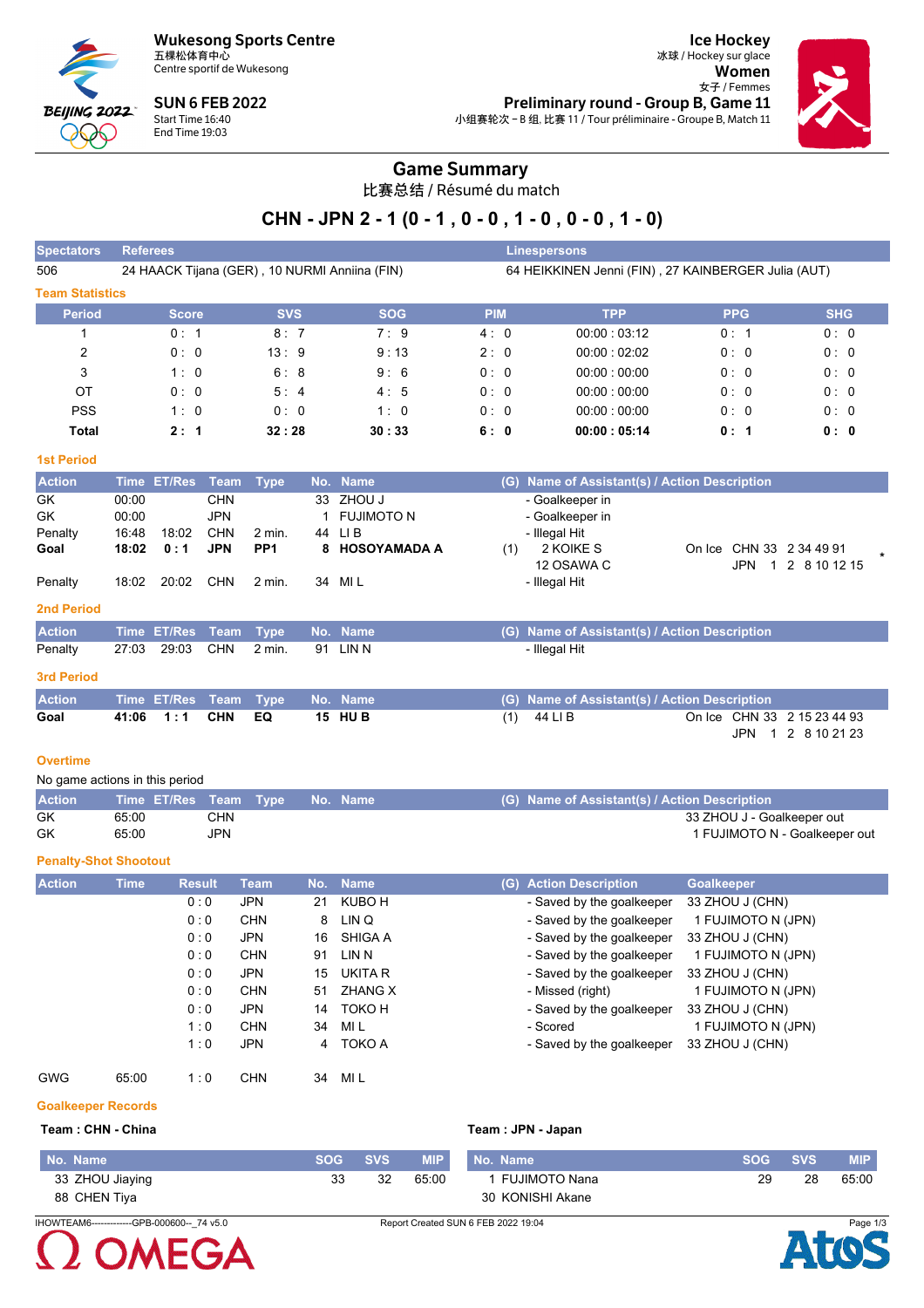

Centre sportif de Wukesong

**SUN 6 FEB 2022** 



 $T_{\text{const}}$   $\sim$   $\Omega$  INT (Deal)

## Start Time 16:40

**Ice Hockey** 冰球 / Hockey sur glace Women

女子 / Femmes



Preliminary round - Group B, Game 11 小组赛轮次 - B 组, 比赛 11 / Tour préliminaire - Groupe B, Match 11

 $End Time 19:03$ **Game Statistics** 

|               | $\overline{\phantom{a}}$ really $\overline{\phantom{a}}$ . Of the $\overline{\phantom{a}}$ |   |   |          |                |    |                |                   |            |          |                |   |                      |          |       |                   |                      |                  |           |            |            |            |
|---------------|--------------------------------------------------------------------------------------------|---|---|----------|----------------|----|----------------|-------------------|------------|----------|----------------|---|----------------------|----------|-------|-------------------|----------------------|------------------|-----------|------------|------------|------------|
|               | Head Coach: IDALSKI Brian                                                                  |   |   |          |                |    |                |                   |            |          |                |   | <b>Shots on Goal</b> |          |       | Time on Ice       |                      |                  |           |            |            |            |
| No. Pos. Name |                                                                                            | G | А |          |                |    |                | PIM FO+ FO- FO+/- | FO%        |          | $\overline{2}$ | 3 | <b>OT TS</b>         |          | $+/-$ |                   | $\overline{2}$       | 3                | <b>OT</b> | <b>TOT</b> | <b>SHF</b> | <b>AVG</b> |
| 2 D           | YU Baiwei +C                                                                               | 0 | 0 | $\Omega$ | 0              | 0  | 0              | 0                 | 0.00       |          | 1              | 1 | 0                    | 3        | $+1$  |                   | 8:24 9:26 6:13       |                  | 0:00      | 24:03      | 29         | 0:49       |
| 8 F           | LIN Qiqi +A                                                                                | 0 | 0 | 0        | 0              |    | $\overline{2}$ | -1                | 33.33      | 0        | 0              | 2 | 0                    |          | 0     |                   | 7:23 7:46 9:37       |                  | 2:30      | 27:16      | 30         | 0:54       |
| 34 F          | MI Le                                                                                      | 0 | 0 | $\Omega$ | 2              | 10 | 11             | $-1$              | 47.62      | 1        | 3              | 0 |                      | 5        | 0     |                   | 8:23 7:01 8:56       |                  | 2:10      | 26:30      | 30         | 0:53       |
| 49 D          | <b>WANG Yuting</b>                                                                         | 0 | 0 | 0        | 0              | 0  | 0              | 0                 | 0.00       | 3        | 0              | 2 | 0                    | 5        |       | 0 10:4710:2110:47 |                      |                  | 3:42      | 35:37      | 34         | 1:02       |
| 91 F          | LIN Ni                                                                                     | 0 | 0 | 0        | $\overline{2}$ | 2  | 4              | $-2$              | 33.33      | 0        | 0              | 0 |                      |          | 0     | 8:34 5:23 8:13    |                      |                  |           | 1:57 24:07 | 29         | 0:49       |
| 5 D           | <b>HUANG Huier</b>                                                                         | 0 | 0 | 0        | 0              | 0  | 0              | 0                 | 0.00       | 0        | 2              | 0 | 0                    | 2        | 0     |                   | 6:48 7:4010:41       |                  |           | 1:09 26:18 | 26         | 1:00       |
| 7 F           | ZHANG Mengying +A                                                                          | 0 | 0 | 0        | 0              | 0  | 0              | 0                 | 0.00       | 1        | $\Omega$       | 0 | 0                    |          | 0     |                   | 2:47 0:00 0:00       |                  | 0:00      | 2:47       | 4          | 0:41       |
| 15 F          | <b>HU Baozhen</b>                                                                          |   | 0 | 1        | 0              | 0  | 0              | 0                 | 0.00       | 0        |                |   |                      | 3        | $+1$  |                   | 4:46 4:59 6:36       |                  | 0:54      | 17:15      | 26         | 0:39       |
| 44 F          | LI Beika                                                                                   | 0 |   |          | $\overline{2}$ | 4  | 6              | $-2$              | 40.00      | 0        | 0              |   | 0                    |          | $+1$  |                   | 6:50 4:35 5:09       |                  | 0:46      | 17:20      | 23         | 0:45       |
| 93 D          | LIU Zhixin                                                                                 | 0 | 0 | $\Omega$ | 0              | 0  | 0              | 0                 | 0.00       | 1        | 0              | 0 | 0                    |          | $+1$  |                   |                      | 7:55 6:12 6:13   | 0:00      | 20:20      | 25         | 0:48       |
| 17 F          | <b>KANG Mulan</b>                                                                          | 0 | 0 | 0        | 0              | 0  | 0              | 0                 | 0.00       | 0        | 0              | 0 | 0                    | 0        | 0     |                   | 6:09 5:17 4:54       |                  | 0:00      | 16:20      | 18         | 0:54       |
| 19 F          | LIN Jiaxin                                                                                 | 0 | 0 | 0        | 0              | 4  | 6              | $-2$              | 40.00      | $\Omega$ | 0              | 0 | 0                    | $\Omega$ |       |                   | 3:46 4:48 5:35       |                  | 0:00      | 14:09      | 19         | 0:44       |
| 28 D          | FEI Anna                                                                                   | 0 | 0 | 0        | 0              | 0  | 0              | 0                 | 0.00       | 0        | 0              | 0 | 0                    | $\Omega$ |       |                   | 2:22 3:26 2:04       |                  | 0:00      | 7:52       | 12         | 0:39       |
| 51 F          | <b>ZHANG Xifang</b>                                                                        | 0 | 0 | 0        | 0              | 0  | 0              | 0                 | 0.00       | 0        |                |   |                      | 3        | 0     |                   | 5:57 6:03 4:53       |                  | 1:31      | 18:24      | 25         | 0.44       |
| 97 D          | <b>ZHAO Qinan</b>                                                                          | 0 | 0 | 0        | 0              | 0  | 0              | 0                 | 0.00       | 0        | 0              |   | 0                    |          | 0     |                   | 3:12 3:18 3:34       |                  | 0:00      | 10:04      | 12         | 0:50       |
| 10 F          | HE Xin                                                                                     | 0 | 0 | 0        | 0              | 0  | 0              | 0                 | 0.00       | 0        | 0              | 0 | 0                    | 0        | 0     |                   |                      | $0:00$ 1:53 0:00 | 0:00      | 1:53       | 3          | 0:37       |
| 23 F          | <b>FANG Xin</b>                                                                            | 0 | 0 | 0        | 0              | 0  |                | $-1$              | 0.00       | 0        | 0              | 0 | 0                    | $\Omega$ | $+1$  | 1:20              |                      | 3:57 5:19        | 0:00      | 10:36      | 15         | 0:42       |
| 26 F          | <b>GUAN Yingying</b>                                                                       | 0 | 0 | 0        | 0              | 0  | 0              | 0                 | 0.00       | 0        | 1              | 0 | 0                    |          | 0     |                   | $0:00$ 2:14 $0:00$   |                  | 0:00      | 2:14       | 3          | 0:44       |
| 66 D          | LI Qianhua                                                                                 | 0 | 0 | 0        | 0              | 0  | 0              | 0                 | 0.00       | 0        | 0              | 0 | 0                    | 0        | 0     |                   | $0:00$ $0:00$ $0:00$ |                  | 0:00      | 0:00       | 0          | 0:00       |
| 98 F          | ZHU Rui                                                                                    | 0 | 0 | 0        | 0              |    | 0              |                   | 1 100.00   | 0        | 0              | 0 | 0                    | $\Omega$ | 0     |                   |                      | 0:00 2:13 0:00   | 0:00      | 2:13       | 3          | 0:44       |
| 33 GK         | ZHOU Jiaying                                                                               | 0 | 0 | 0        | 0              |    |                |                   |            | 0        | 0              | 0 | 0                    | 0        |       |                   |                      |                  |           |            |            |            |
| 88 GK         | <b>CHEN Tiya</b>                                                                           | 0 | 0 | 0        | 0              |    |                |                   |            | 0        | 0              | 0 | 0                    | $\Omega$ |       |                   |                      |                  |           |            |            |            |
| Total         |                                                                                            | 1 | 1 | 2        | 6              | 22 | 30             |                   | $-8$ 42.31 | 7        | 9              | 9 | 4                    | 29       |       |                   |                      |                  |           |            |            |            |

### Team: JPN (White) Shots on Goal Head Coach: IIZUKA Yuji Time on Ice No. Pos. Name OT TOT SHF  $\overline{2}$ 3 OT TS G P **PIM FO+**  $FO-FO+$ **FO**  $\overline{2}$  $3<sup>1</sup>$ **AVG**  $3\overline{D}$ **SHIGA Aoi**  $\overline{0}$  $\overline{0}$  $\overline{0}$  $\overline{0}$  $\overline{0}$  $\overline{0}$  $\overline{0}$  $0.00$  $\overline{1}$  $\overline{0}$  $\overline{0}$  $\overline{0}$  $\overline{1}$ 0 9:2410:41 9:44  $0:30$  30:19  $36$  $0:50$ TOKO Ayaka +A  $4D$  $\overline{0}$  $\overline{0}$  $0.00$ 2:10 33:52  $\Omega$  $\Omega$  $\Omega$  $\Omega$  $\Omega$  $\Omega$  $\Omega$  $\Omega$ 0 10 1610 4510 41  $40$  $0.50$  $\overline{1}$  $\overline{1}$ 14 F **TOKO Haruka**  $\mathbf 0$  $\pmb{0}$  $\pmb{0}$  $\pmb{0}$ 19 11  $\bf 8$ 63.33  $\pmb{0}$  $\overline{1}$  $\pmb{0}$  $\pmb{0}$  $\Omega$ 8:18 8:20 8:23 2:01 27:02 32  $0.50$  $\overline{1}$  $15 F$ **UKITA Rui**  $\overline{0}$  $\mathbf 0$  $\mathbf 0$  $\mathbf 0$  $\mathbf 0$  $\mathbf 0$  $\mathbf 0$  $0.00$  $\mathbf{1}$  $\overline{3}$  $\overline{2}$  $\overline{7}$ 9:22 8:44 9:24 1:53 29:23 34  $0:51$  $\overline{1}$  $\overline{0}$  $16F$ SHIGA Akane  $\Omega$  $\mathbf 0$  $\mathbf 0$  $\overline{0}$  $0.00$  $\overline{4}$  $\mathbf{3}$  $\mathbf 0$  $\mathbf{q}$ 0 8:47 9:41 9:25 1:48 29:41 34  $0:52$  $\Omega$  $\Omega$  $\mathbf 0$  $\mathcal{P}$  $2<sub>D</sub>$ KOIKE Shiori  $\Omega$  $\Omega$  $\Omega$  $\Omega$  $\Omega$  $0.00$  $\Omega$  $\mathcal{D}$  $\Omega$  $\mathcal{D}$ 6.21 8.00 8.10 1 23 23:54  $0.40$  $\overline{1}$  $\overline{1}$  $\Delta$  $-1$ 35 8 D HOSOYAMADA Akane +A  $\mathbf{1}$  $\mathbf 0$  $\mathbf{1}$  $\mathbf 0$  $\mathbf 0$  $\mathbf 0$  $\pmb{0}$  $0.00$  $\mathbf{1}$  $\mathbf 0$  $\mathbf 0$  $\pmb{0}$  $\mathbf{1}$  $-1$ 7:04 6:00 9:02 0:53 22:59 34  $0:40$ YONEYAMA Haruna  $10 F$  $\Omega$  $\Omega$  $\Omega$  $\Omega$ 46 15  $\Omega$  $\Omega$  $\Omega$  $\Omega$  $\Omega$  $-1$ 6.21 6.30 5.59 1:41 20:31 26  $0.47$ 6  $\overline{7}$  $-1$ KUBO Hanae  $21 F$  $\Omega$  $\Omega$  $\Omega$  $\Omega$  $\Omega$  $\Omega$  $\Omega$  $0.00$  $\mathbf{1}$  $\Omega$  $\Omega$  $\Omega$  $\overline{1}$  $-1$ 4:39 5:17 5:30 0:00 15:26  $22$  $0.42$ 23 F YAMASHITA Hikaru  $\mathbf 0$  $\mathbf 0$  $\mathbf 0$  $\overline{0}$  $0.00$  $\mathbf 0$  $\mathbf 0$ 0:00 15:18 22  $0:41$  $\Omega$  $\Omega$  $\Omega$ 3  $\overline{1}$  $\overline{4}$  $-1$ 4:31 5:11 5:36 6 D SUZUKI Sena  $\overline{0}$  $\mathbf 0$  $\mathbf 0$  $\mathbf 0$  $0.00$  $\mathbf 0$  $\overline{0}$ 3:28 1:34 1:03 0:00  $0:36$  $\Omega$  $\Omega$  $\Omega$  $\overline{1}$  $\Omega$  $\overline{1}$  $\Omega$  $6:05$  $10$  $7<sub>D</sub>$ KAWASHIMA Yukiko  $\Omega$  $\mathbf 0$  $\Omega$  $0.00$  $\Omega$  $3.15$  2.51 1.07  $0.00$  $\mathbf 0$  $\Omega$  $\Omega$  $\Omega$  $\Omega$  $\Omega$  $\Omega$  $\Omega$  $\Omega$  $7.13$  $11$  $0.39$  $12 F$ OSAWA Chiho +C  $\Omega$  $\overline{1}$  $\overline{1}$  $\Omega$  $\Omega$  $\Omega$  $\Omega$  $0.00$  $\overline{1}$  $\Omega$  $\overline{1}$  $\overline{1}$ 3  $\Omega$ 6:34 5:36 5:33 1:13 18:56 25  $0.45$ 18 F **TAKA Suzuka**  $\mathbf 0$  $\mathsf 0$  $\mathbf 0$  $\mathbf 0$ 5  $\mathbf{3}$  $\overline{2}$ 62.50  $\mathbf 0$  $\mathbf 0$  $\mathbf 0$  $\pmb{0}$  $\mathbf 0$  $\mathbf 0$ 3:53 5:12 5:22 1:14 15:41  $21$  $0:44$ 27 F KOYAMA Remi  $\Omega$ 0  $\Omega$  $\Omega$  $\Omega$  $\Omega$  $\Omega$  $0.00$ 0  $\Omega$  $\Omega$  $\Omega$  $\Omega$ 0 3:53 4:08 4:35 0:00 12:36 19 0:39  $11 F$ MIURA Mei  $\Omega$  $\Omega$  $\Omega$  $\Omega$  $0.00$  $\Omega$  $\Omega$  $\Omega$  $\Omega$  $0$  0:00 0:00 0:00 0:00  $0.00$  $0.00$  $\Omega$  $\Omega$  $\Omega$  $\Omega$  $\Omega$ 13 F **FUJIMOTO Moeko**  $\overline{0}$  $0.00$ 0:52 0:00 0:00  $0:52$  $0:52$  $\mathbf 0$  $\mathbf 0$  $\Omega$  $\Omega$  $\overline{1}$  $-1$  $\mathbf 0$  $\Omega$  $\Omega$  $\Omega$  $\mathbf 0$  $\Omega$  $0:00$  $\overline{1}$  $\overline{0}$ 19 F **OTAKI Chika**  $\mathbf 0$  $\mathbf 0$  $\mathbf 0$  $\mathbf 0$  $\mathbf 0$  $\mathbf 0$  $0.00$  $\mathbf 0$  $\mathbf 0$  $\mathbf 0$  $\mathbf 0$  $\mathbf 0$  $\mathbf 0$ 1:10 1:08 0:00  $0:00$  $2:18$  $\overline{4}$  $0:34$ 22 F SHISHIUCHI Miho  $\Omega$  $\Omega$  $\pmb{0}$  $\overline{0}$  $\Omega$  $\Omega$  $\Omega$  $0.00$  $\pmb{0}$  $\Omega$  $\pmb{0}$  $\pmb{0}$  $\Omega$  $\Omega$ 1:19 0:00 0:00 0:00  $1:19$ 2 0:39 28 D YAMASHITA Shiori  $\mathbf 0$  $\pmb{0}$  $\pmb{0}$  $\mathbf 0$  $\pmb{0}$  $\mathbf 0$  $0.00$  $\pmb{0}$  $\pmb{0}$  $\pmb{0}$  $\mathsf 0$  $\pmb{0}$ 0 0:14 0:00 0:00 0:00  $0:14$  $0:14$  $\mathbf 0$  $\mathbf{1}$  $\mathbf 0$  $\pmb{0}$ 1 GK **FUJIMOTO Nana**  $\pmb{0}$  $\pmb{0}$  $\pmb{0}$  $\pmb{0}$  $\pmb{0}$  $\pmb{0}$  $\pmb{0}$ KONISHI Akane  $\pmb{0}$ 30 GK  $\Omega$  $\mathbf 0$  $\mathbf 0$  $\Omega$  $\Omega$  $\Omega$  $\mathbf 0$  $\Omega$ 30 22 **Total**  $\overline{1}$  $\overline{\phantom{a}}$  $\mathbf{3}$  $\Omega$ 8 57.69  $9<sub>13</sub>$  $6\phantom{a}$ 5 33